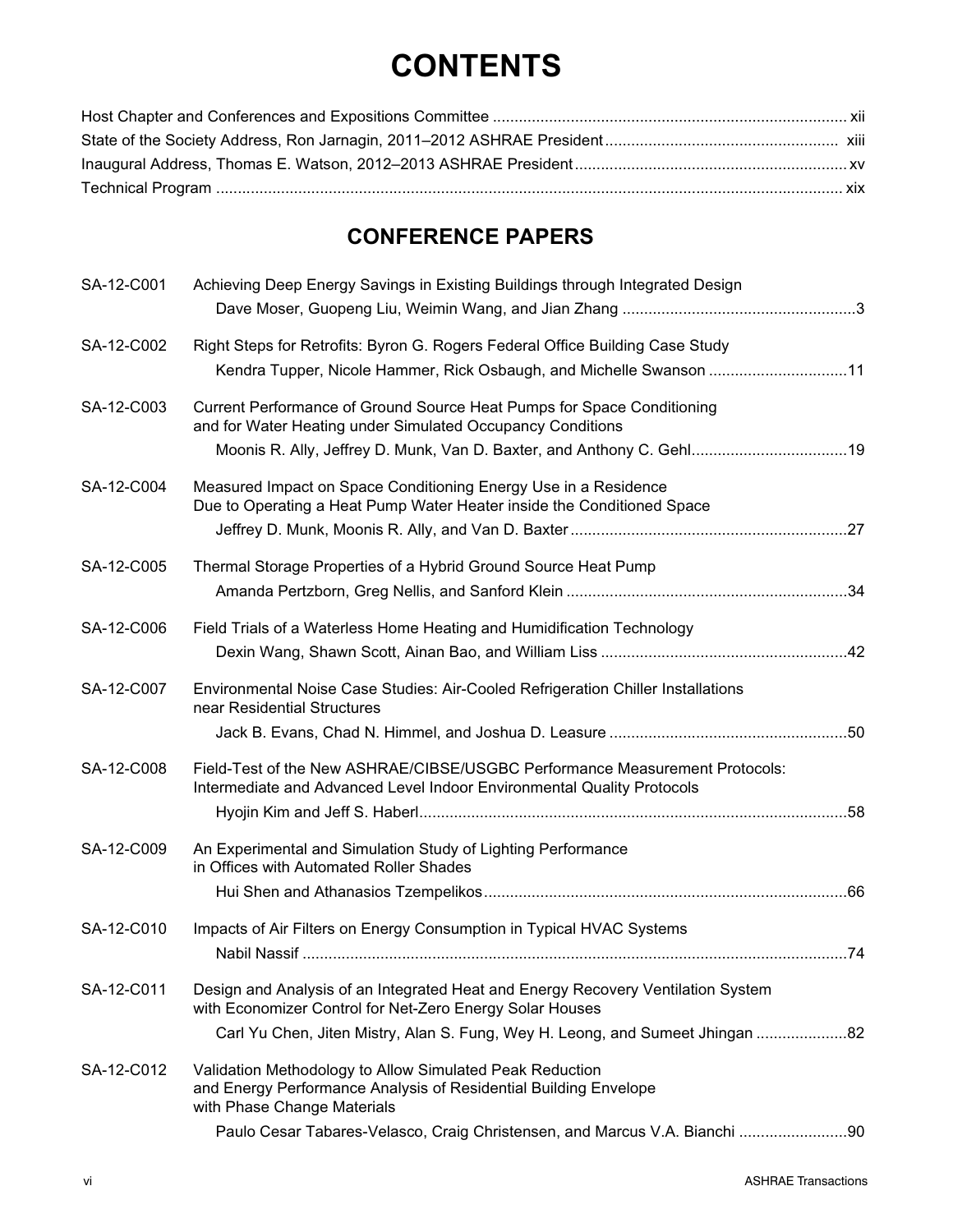| SA-12-C013 | A Comparison of Thermal Comfort between the Archetype Sustainable Homes<br>at the Kortright Centre for Conservation                                                               |
|------------|-----------------------------------------------------------------------------------------------------------------------------------------------------------------------------------|
| SA-12-C014 | Long-term Evaluation of Internal Thermal Comfort with Different Kinds of Glazing Systems<br>and Window Sizes: from Energetic Considerations to Users' Comfort                     |
| SA-12-C015 | Occupant Perceptions of an Indoor Thermal Environment in a Naturally Ventilated Building<br>Salman Ilyas, Ashley Emery, Judith Heerwagen, and Dean Heerwagen114                   |
| SA-12-C016 | What We Have Learned From 20 Years of HVAC System Commissioning                                                                                                                   |
| SA-12-C017 | Modeling and Optimization of HVAC Systems Using Artificial Intelligence Approaches                                                                                                |
| SA-12-C018 | Beyond the Shoebox: Thermal Zoning Approaches for Complex Building Shapes                                                                                                         |
| SA-12-C019 | A Simulation and Experimental Study of the Impact of Passive and Active Façade Systems<br>on the Energy Performance of Building Perimeter Zones                                   |
| SA-12-C020 | Uncertainties in Achieving Energy Savings from HVAC Maintenance Measures in the Field<br>Kristin Heinemeier, Marshall Hunt, Marc Hoeschele, Elizabeth Weitzel, and Brett Close157 |
| SA-12-C021 | Laboratory Measurements of HVAC Installation and Maintenance Faults                                                                                                               |
| SA-12-C022 | Energy Modeling Basics: A Brave New World for Young Building Modeling Professionals                                                                                               |
| SA-12-C023 | DOE Commercial Building Energy Asset Rating: An Application of Centralized Modeling Tool                                                                                          |
| SA-12-C024 | Calibration of a Building Energy Model Considering Parametric Uncertainty<br>Zheng O'Neill, Bryan Eisenhower, Vladimir Fonoberov, and Trevor Bailey189                            |
| SA-12-C025 | Use of Flexible Research Platforms (FRP) for BIM and Energy Modeling Research                                                                                                     |
| SA-12-C026 | Using Energy Models to Verify Utility Consumption                                                                                                                                 |
| SA-12-C027 | Investigating the Performance of Two Types of Solar Domestic Water Heating (SDWH) Systems<br>with Drain Water Heat Recovery through Computer Simulation and Experimental Analysis |
| SA-12-C028 | Decision Making for HVAC&R System Selection for a Typical Office Building in the UK                                                                                               |
| SA-12-C029 | Laboratory Evaluation of Aftermarket Boiler Control System                                                                                                                        |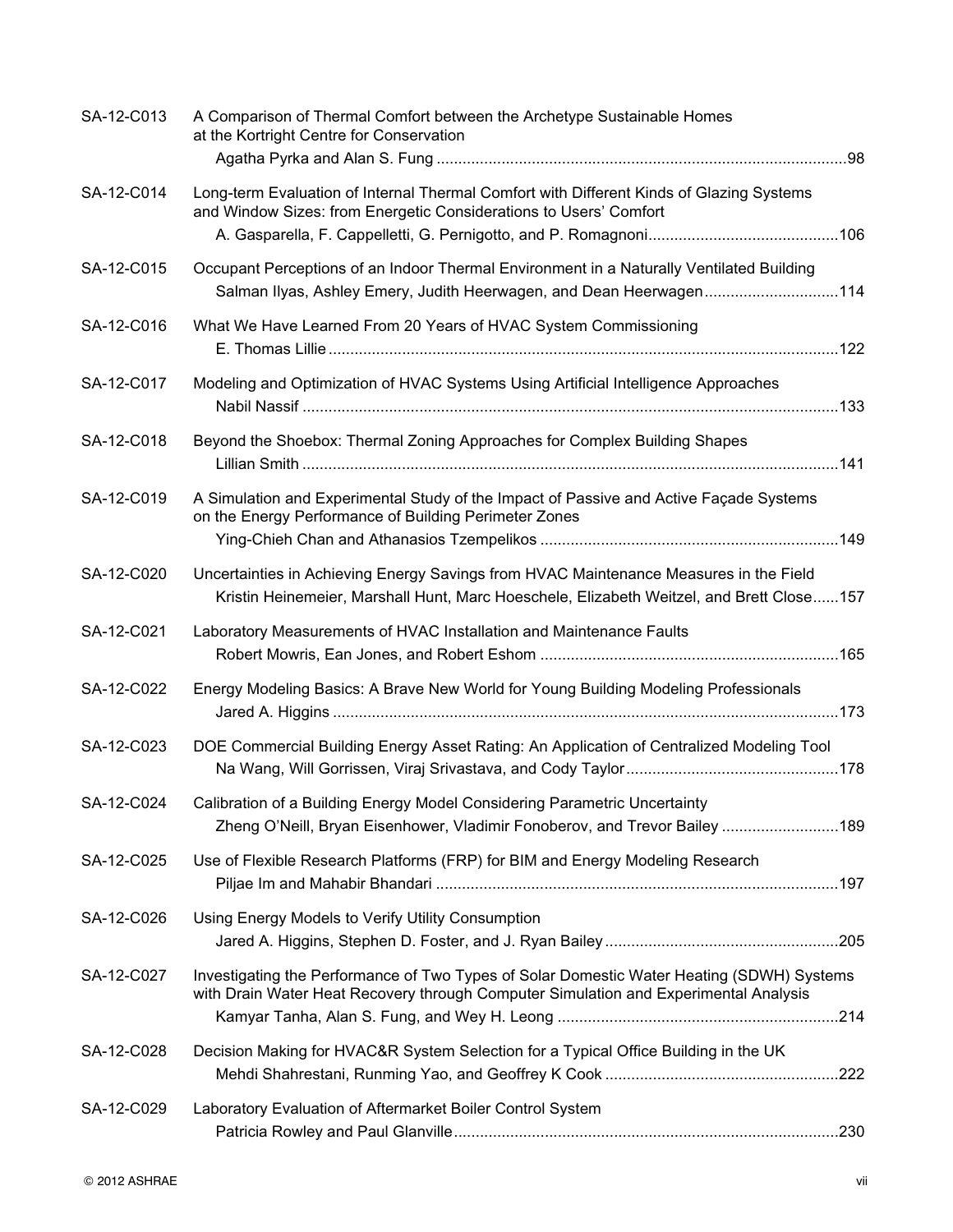| SA-12-C030 | Using Steady State Predictions to Improve the Transient Response<br>of a Water to Air Heat Exchanger<br>David A. Hodgson, Peter M. Young, Charles W. Anderson,                                                                                                |  |
|------------|---------------------------------------------------------------------------------------------------------------------------------------------------------------------------------------------------------------------------------------------------------------|--|
| SA-12-C031 | A High-Efficiency, Reduced-Emissions, Combustion Control System<br>for Commercial and Industrial Boilers<br>Guido Poncia, Christoph Haugstetter, David Liscinsky, Junqiang Fan,<br>Joseph Mantese, Meredith Colket, Heidi Hollick, Ricardo Garvey, Yan Zhang, |  |
| SA-12-C032 | Hybrid Solar Thermal and Ground Source Heat Pump System                                                                                                                                                                                                       |  |
| SA-12-C033 | Zero Refrigeration for Data Centres in the USA                                                                                                                                                                                                                |  |
| SA-12-C034 | The Challenge of Low Energy Design in Low Energy Cost States                                                                                                                                                                                                  |  |
| SA-12-C035 | Targeting a Net-Zero Energy Student Center: Part 1-Thermal and Electrical Load Minimization<br>Trevor Caldwell, Kelton Friedrich, Brad Gregus, Ryan Verschuere,<br>Jordan Anderson, Aaron Murenbeeld, Kaveh Arfaei, Mahsa Boroumand,                          |  |
| SA-12-C036 | Targeting a Net-Zero Energy Student Center: Part 2-Systems to Meet Building Loads<br>Kelton Friedrich, Trevor Caldwell, Brad Gregus, Ryan Verschuere,<br>Jordan Anderson, Aaron Murenbeeld, Kaveh Arfaei, Mahsa Boroumand,                                    |  |
| SA-12-C037 | Contaminant Removal Effectiveness of Displacement Ventilation Systems<br>During Heating Season; Summary Results from Three Field Studies<br>Boualem Ouazia, Iain Macdonald, Michel Tardif,                                                                    |  |
| SA-12-C038 | Supply Air CO <sub>2</sub> -Based Demand-Controlled Ventilation for Multi-Zone HVAC Systems                                                                                                                                                                   |  |
| SA-12-C039 | Modeling and Analysis for Mixed-Mode Cooling of Buildings                                                                                                                                                                                                     |  |
| SA-12-C040 | Contaminants in Hotel Room Exhaust Air                                                                                                                                                                                                                        |  |
| SA-12-C041 | Evaluation of Thermal Comfort in Low Load Homes Supplied by High Sidewall Air Jets                                                                                                                                                                            |  |
| SA-12-C042 | Experimental Study on Ceiling Radiant Cooling Panel System with Personal Floor Diffuser<br>Sei Ito, Minoru Kawashima, Yoshito Arai, Michiya Suzuki,                                                                                                           |  |
| SA-12-C043 | Determining the Cost-Effectiveness of Various Sub-Metering Strategies                                                                                                                                                                                         |  |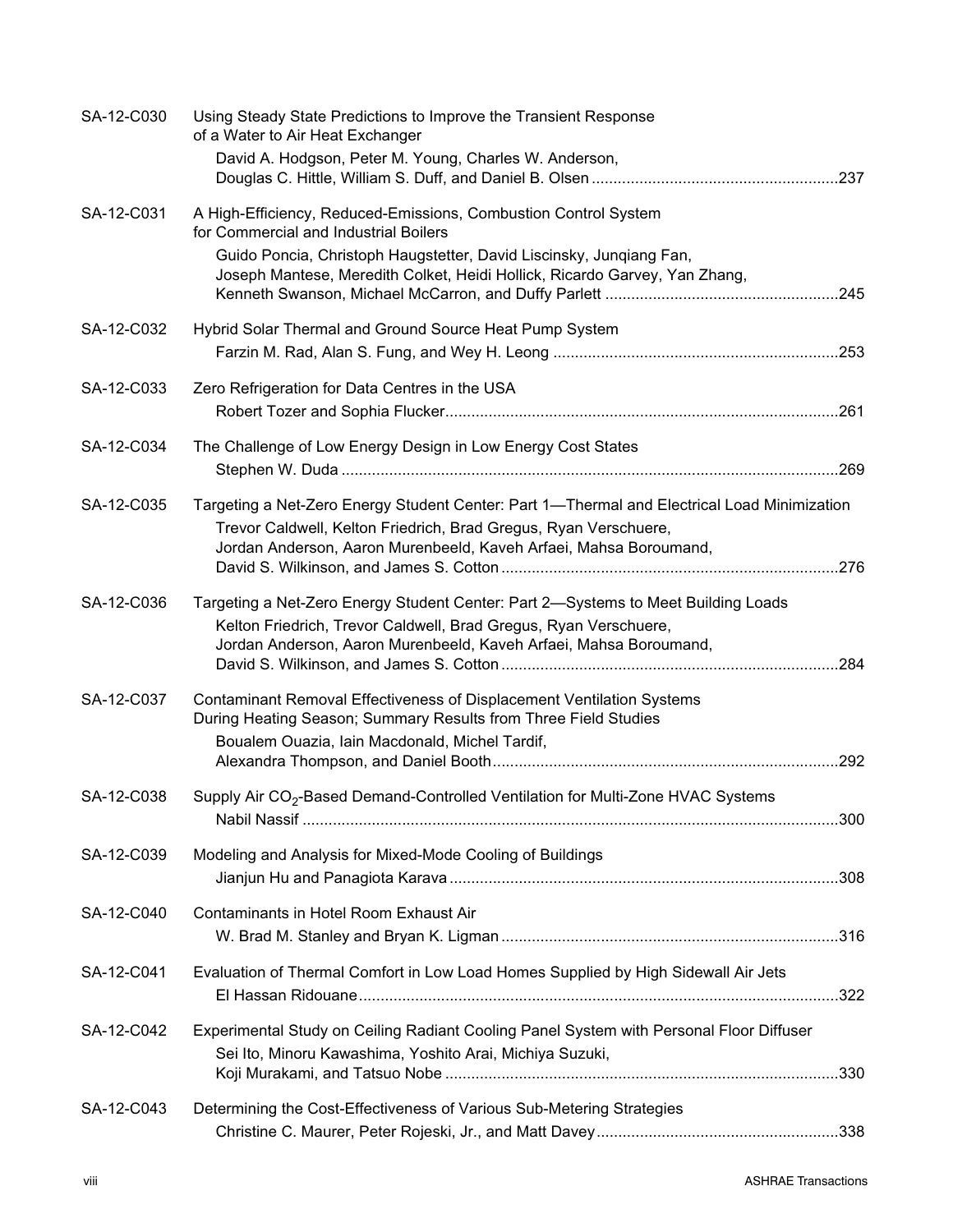## **TECHNICAL PAPERS**

| SA-12-001 | Simulations of Chilled Water Cooling Coil Delta-T Characteristics                                                                                                                                                  |  |
|-----------|--------------------------------------------------------------------------------------------------------------------------------------------------------------------------------------------------------------------|--|
| SA-12-002 | Using Energy Flow Analysis to Assess Energy Savings from Recirculation Controls<br>in Multi-Family Central Domestic Hot Water Systems<br>Yanda Zhang, Charlotte Bonneville, Stephen Wilson, Michael Maroney,       |  |
| SA-12-003 | Bayesian Analysis of Savings from Retrofit Projects                                                                                                                                                                |  |
| SA-12-004 | Energy Savings Potential of Variable Condenser Water Flow Systems                                                                                                                                                  |  |
| SA-12-005 | Method for Estimating Energy Savings Potential of Chilled-Water Plant Retro-Commissioning                                                                                                                          |  |
| SA-12-006 | ASHRAE/IES Standard 90.1 Metal Building U-factors-Part 5: Mathematical Modeling<br>of Wall Assemblies and Validation by Calibrated Hot Box Measurements<br>Manoj K. Choudhary, Chris P. Kasprzak, David E. Musick, |  |
| SA-12-007 | Review and Economic Feasibility Study<br>of the Currently Practiced New Housing Constructions in Ontario                                                                                                           |  |
| SA-12-008 | Reliability Modeling for Data Center Cooling Systems<br>Bob Schuerger, Gardson Githu, Bob Arno, and Christopher Kurkjian427                                                                                        |  |
| SA-12-009 | The Development of Simplified Rack Boundary Conditions<br>for Numerical Data Center Models (RP-1487)                                                                                                               |  |
| SA-12-010 | Simulating Central Chiller Plant Loop Delta-T with Quadratic Regression Models                                                                                                                                     |  |
| SA-12-011 | Calculation of Evaporation from Indoor Swimming Pools: Further Development of Formulas                                                                                                                             |  |
| SA-12-012 | Short-Term Curtailment of HVAC Loads in Buildings (RP-1390)                                                                                                                                                        |  |
| SA-12-013 | Development of a Tool to Improve the Energy Efficiency<br>of Existing Commercial and Institutional Buildings                                                                                                       |  |
| SA-12-014 | Laboratory Testing of a Fabric Air Dispersion System                                                                                                                                                               |  |
| SA-12-015 | Ventilation Requirements for Refrigerating Machinery Rooms (RP-1448)                                                                                                                                               |  |